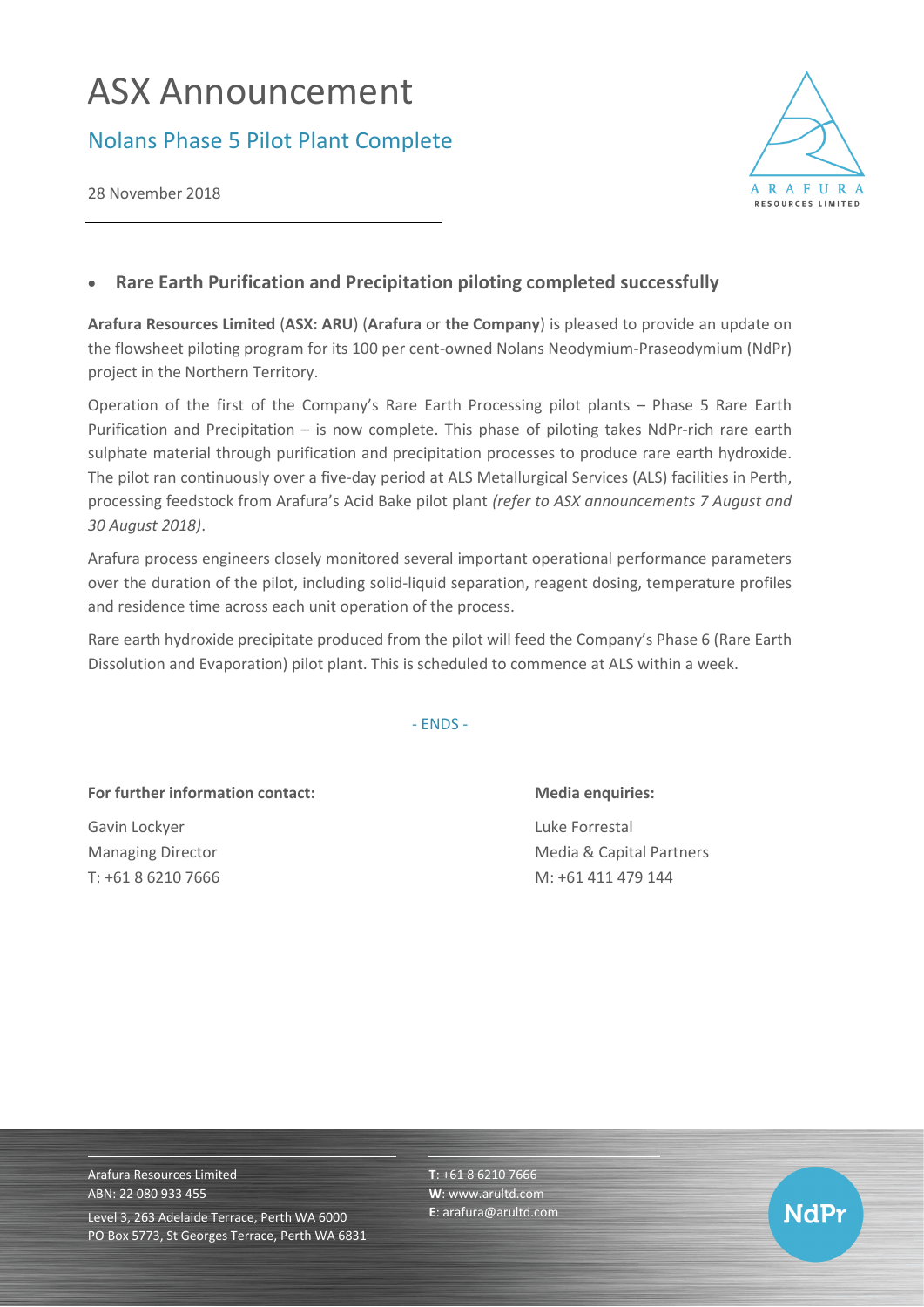

**Nolans Phase 5 Pilot Plant Complete**



**Nolans Flowsheet Piloting Program**



**Phase 5 Rare Earth Purification and Precipitation Pilot Plant**